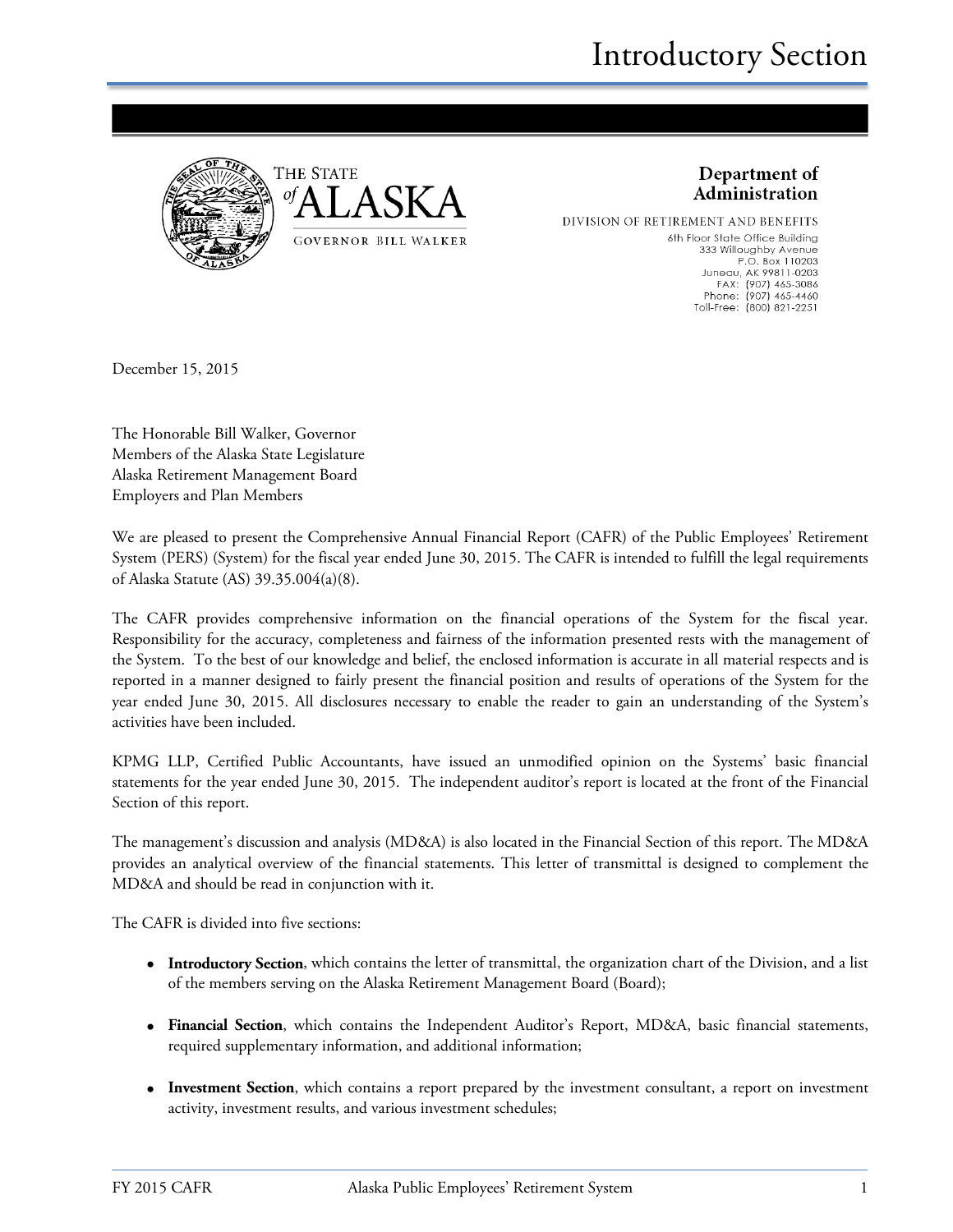- **Actuarial Section**, which contains the Actuarial Certification letter and the results of the most current annual actuarial valuation; and
- **Statistical Section**, which includes additional information related to financial trends, demographic and economic information, and operating information.

#### **Profile of the System**

The System was established in 1961 to provide pension benefits for eligible state and local government employees. Post-employment health care benefits were added in July 1, 1975. Senate Bill 141, signed into law on July 27, 2005, closed the Defined Benefit (DB) Plan effective July 1, 2006, to new members and created a Defined Contribution (DC) Plan for members first hired on or after July 1, 2006. Beginning in fiscal year 2007, the System consists of: (1) the DB Plan and (2) the DC Plan. This report includes both plans. The DB Plan includes the pension plan and the Alaska Retiree Health Care Trust (Tiers I, II, and III). The DC Plan includes the defined contribution retirement trust, occupational death and disability plan, retiree major medical plan, and the health reimbursement arrangement plan (Tier IV).

#### **Reporting Entity**

The System is considered a component unit of the State of Alaska (State) for financial reporting purposes. Due to the closeness of the System's relationship to the State, it is included in the State of Alaska CAFR as a fiduciary fund.

The Commissioner of the Department of Administration, appointed by the Governor, is responsible for administering the System. In order to meet the statutory requirements of administering the System, the Commissioner appoints the Plan Administrator of the Division of Retirement and Benefits (Division). The Plan Administrator is responsible for the daily operations of the System.

The Board, constituted effective October 1, 2005, replaced the Public Employees' Retirement Board (effective July 1, 2005) and the Alaska State Pension Investment Board (effective October 1, 2005).

The Board is responsible for:

- adopting investment policies and developing investment objectives;
- providing a range of investment options and establishing the rules by which participants can direct their investments among those options, when applicable;
- establishing crediting rates for members' individual contribution accounts, when applicable;
- assisting in prescribing policies for the proper operation of the System;
- coordinating with the System Administrator to have actuarial valuations performed;
- reviewing actuarial assumptions and conducting experience analyses;
- contracting for an independent audit of actuarial valuations and external performance calculations; and
- reporting the financial condition of the Systems to the Governor, Legislature, and individual employers participating in the System.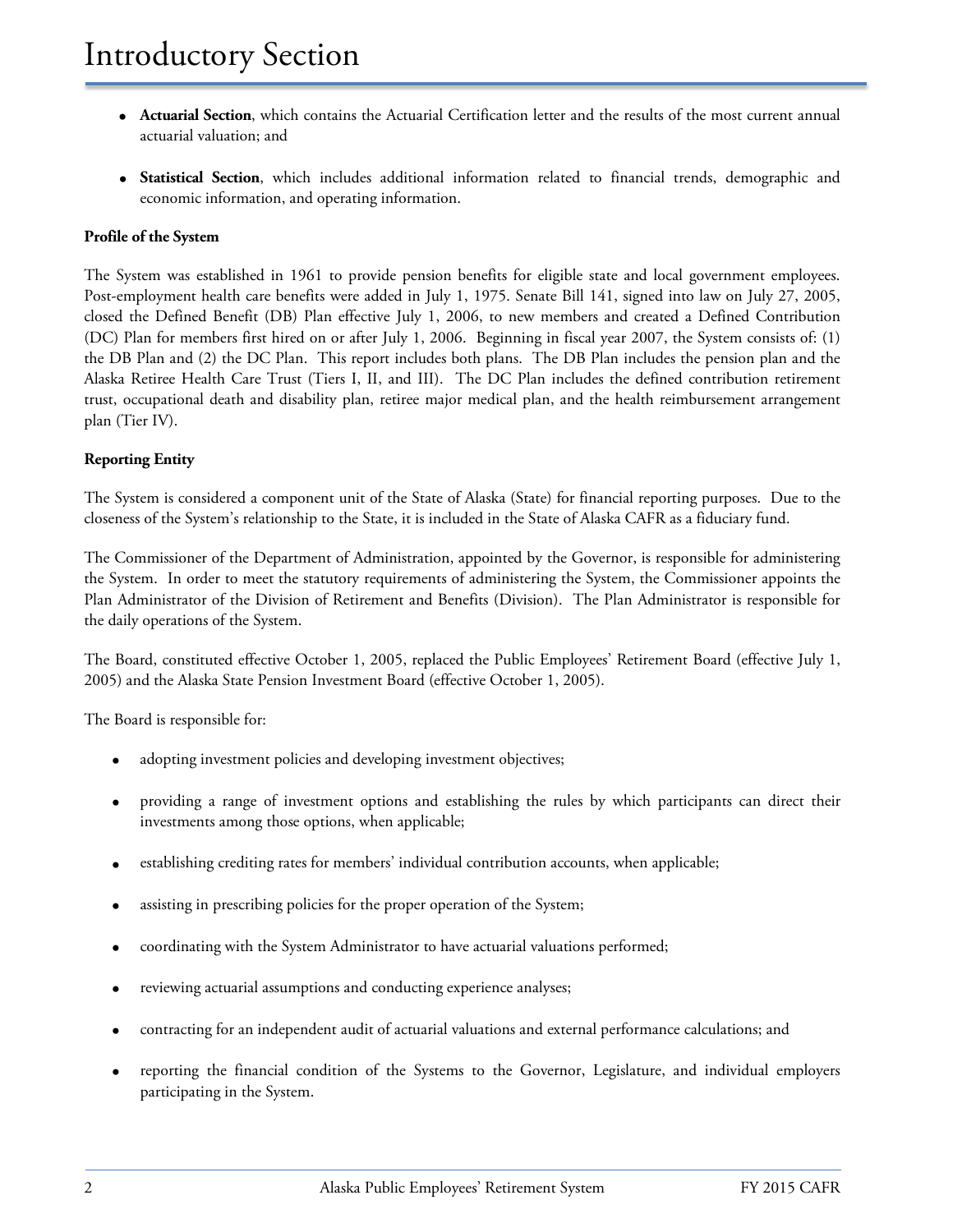#### **Major Initiatives / Changes**

The System continues to make progress on several on-going projects. Most of these efforts are focused on improving customer service, technology, methods for employers to submit information, methods for members to obtain information, and continued compliance with accounting requirements of the Governmental Accounting Standards Board (GASB) and the Financial Accounting Standards Board (FASB), as applicable.

The System continues to assess and retool its communication efforts, which include printed handbooks, newsletters, and website content. The System strives to ensure that all communication material is clear, accurate, and user-friendly.

The System strives to provide the highest degree of customer service to all members. The Division continues to enhance and develop the central Member Services Section with the goals of improving phone service, provide faster processing of all customer requests, and improving member education services.

The System continues to offer a broad array of fairs and seminars directed toward both active members and employers, with the goal to assist employers with successful marketing of the plans, educating members about all benefits available from early career through to retirement, encouraging healthy living, and how to best use the health plan.

#### **Funding Requirements**

The System's consulting actuary, Buck Consultants, presented the results of the June 30, 2014, actuarial valuation report to the Plan Administrator, Division, and the Board. The assumptions and benefits are explained in the Actuarial Section of this report.

Based on the most recent valuation report dated June 30, 2014, the System's DB Plan has a funding ratio (actuarial value of DB Plan assets divided by actuarial liabilities for pension and postemployment healthcare benefits) of 70.1%. The DB Plan's unfunded actuarial accrued liability (actuarial liability minus actuarial value of DB plan assets) totals approximately \$6.3 billion. The unfunded liability continues to be addressed at all levels of the State. The Governor's budget proposes to provide funding to System's employers in order to maintain an appropriate level of employer contributions while also paying the actuarially determined contribution rate adopted by the Board.

#### **Investments**

On June 30, 2015, the DB Plan's investment portfolio was valued at \$15.3 billion and earned a 3.29% return for the fiscal year ended June 30, 2015. The DC Plan's investment portfolio was valued at \$829.8 million for the fiscal year ended June 30, 2015. Over the past five years ending June 30, 2015, the DB Plan's investments earned a 10.89% return. The Board has statutory oversight of the System's investments and the Department of Revenue, Treasury Division, provides staff for the Board. Actual investing is performed by investment officers in the Treasury Division or by contracted external investment managers. The Board reviews and updates investment policies and strategies and is responsible for safeguarding invested assets.

#### **Accounting System**

This CAFR has been prepared to conform to the principles of accounting and reporting established by the GASB. Specific accounting treatments are detailed in the Notes to the Financial Statements found in the Financial Section of this report.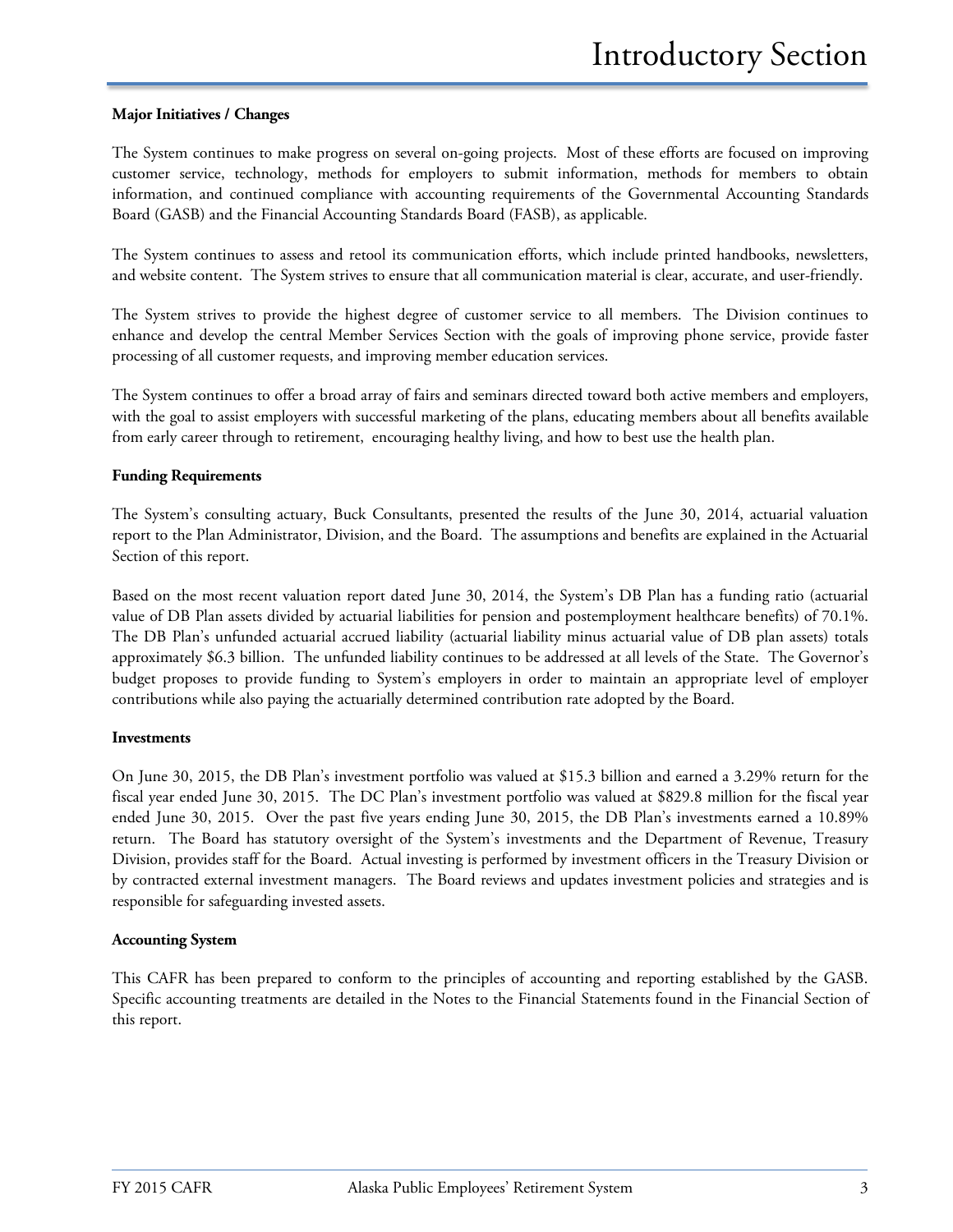#### **Internal Controls**

Division management is responsible for establishing and maintaining a system of internal controls to protect System assets from loss, theft, or misuse and to ensure adequate accounting data is compiled for the preparation of financial statements in conformity with generally accepted accounting principles. The cost of internal control should not exceed anticipated benefits; the objective is to provide reasonable, rather than absolute, assurance that the financial statements are free of any material misstatements.

#### **Awards**

The Government Finance Officers Association of the United States and Canada (GFOA) awarded a Certificate of Achievement for Excellence in Financial Reporting to the System for its CAFR for the fiscal year ended June 30, 2014. The Certificate of Achievement is a prestigious national award that recognizes conformance with the highest standards of preparation of state and local government financial reports.

In order to be awarded a Certificate of Achievement, a government entity must publish an easily readable and efficiently organized CAFR. This report must satisfy both U.S. generally accepted accounting principles and applicable legal requirements.

A Certificate of Achievement is valid for a period of one year. We are confident our current CAFR continues to meet the Certificate of Achievement Program's requirements and are submitting it to the GFOA for consideration.

Additionally, the Public Pension Coordinating Council (PPCC) awarded the Public Pension Standards Award for Funding and Administration certificate for the fiscal year ended June 30, 2015.

The Public Pension Standards Award for Funding and Administration certificate is valid for a period of one year. The Division is confident the System will continue to meet the standards award requirements and will apply to the PPCC for consideration in 2016.

#### **Acknowledgements**

The preparation of this report is made possible by the dedicated services of the staff of the Department of Administration, Division of Retirement and Benefits; Department of Law; and the Department of Revenue, Treasury Division. This report is intended to provide complete and reliable information as a basis for making management decisions, as a means of determining compliance with legal provisions, and as a means of determining responsible stewardship of the System's financial resources.

The report is available on the web at [alaska.gov/drb/pers/perscafr.html](http://doa.alaska.gov/drb/pers/perscafr.html) and mailed to those who submit a formal request. This report forms the link between the System and the membership. The cooperation of the membership contributes significantly to the success of the System. We hope the employers and plan members find this report informative.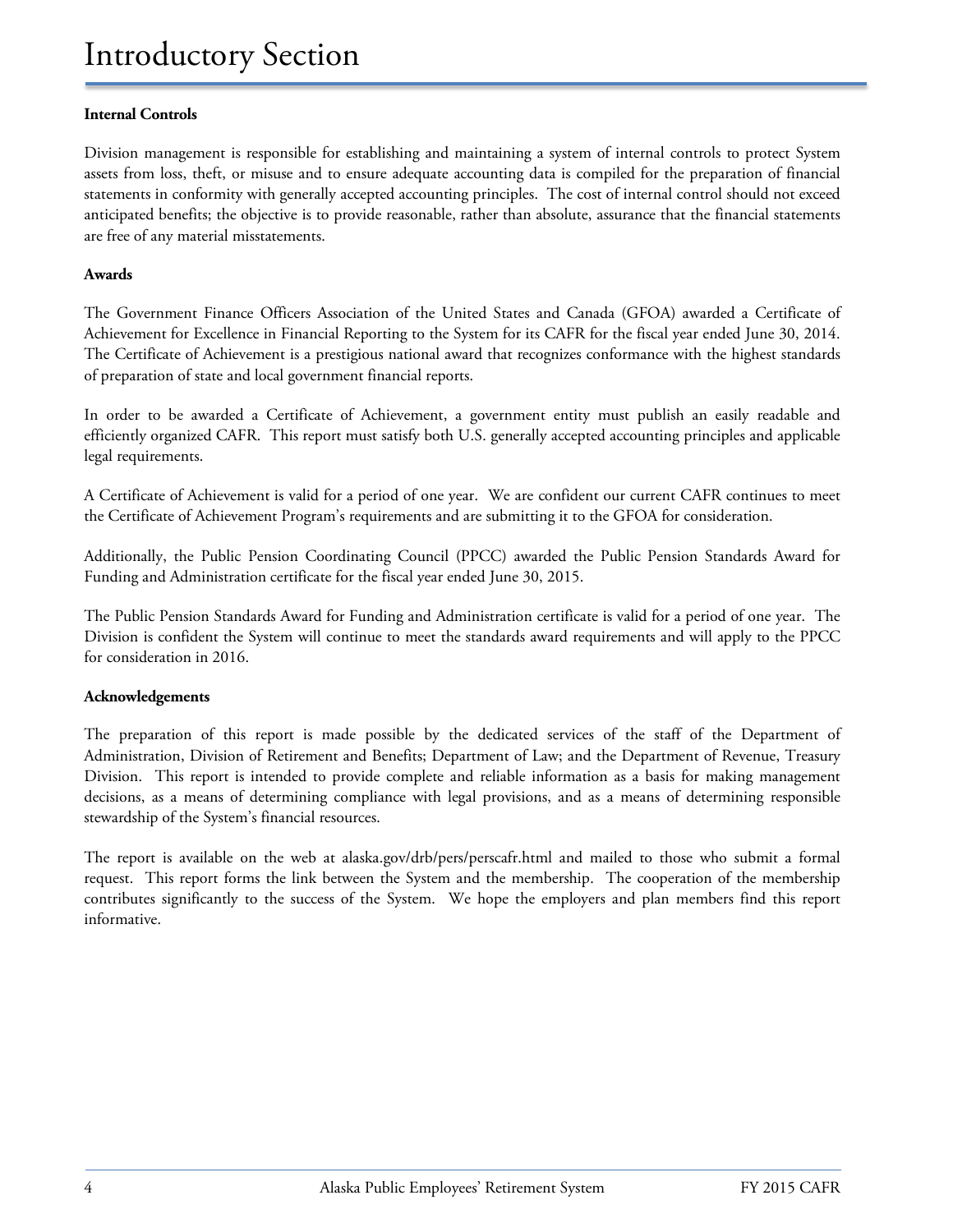We are grateful to the Alaska Retirement Management Board, staff, advisors, and to the many people who have diligently worked to assure the successful operation of the System.

Respectfully submitted,

Sheldon Fisher John Boucher

Fauch

Commissioner Deputy Commissioner

Jim Puckett Michaud Michele Michaud Chief Operations Officer Chief Health Official

 $\frac{1}{\sqrt{2}}$ jathy Lea

Kathy Lea Kevin Worley

Chief Pension Officer Chief Financial Officer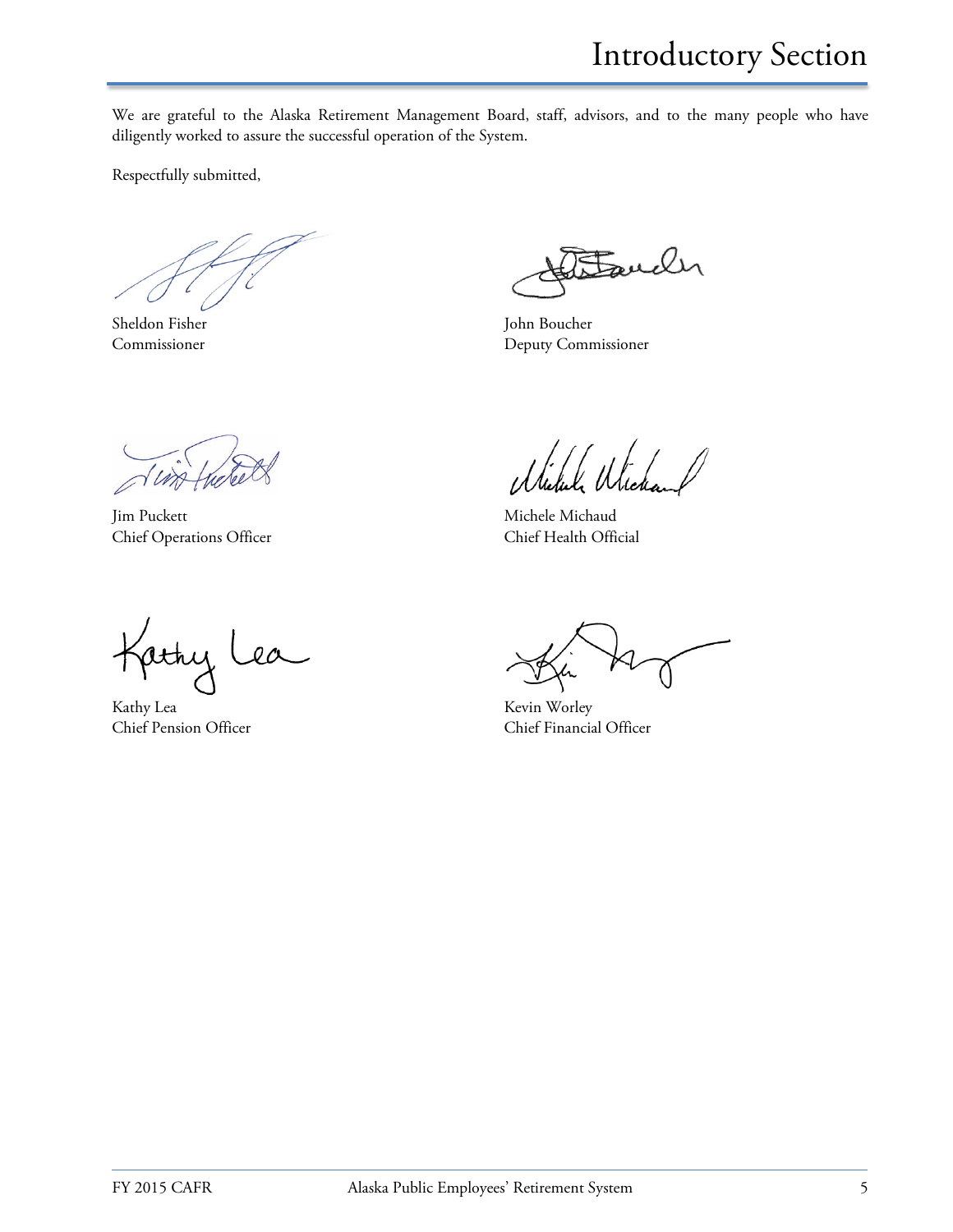

Government Finance Officers Association

Certificate of Achievement for Excellence in Financial Reporting

Presented to

# **Alaska Public Employees' Retirement System**

For its Comprehensive Annual **Financial Report** for the Fiscal Year Ended

June 30, 2014

Executive Director/CEO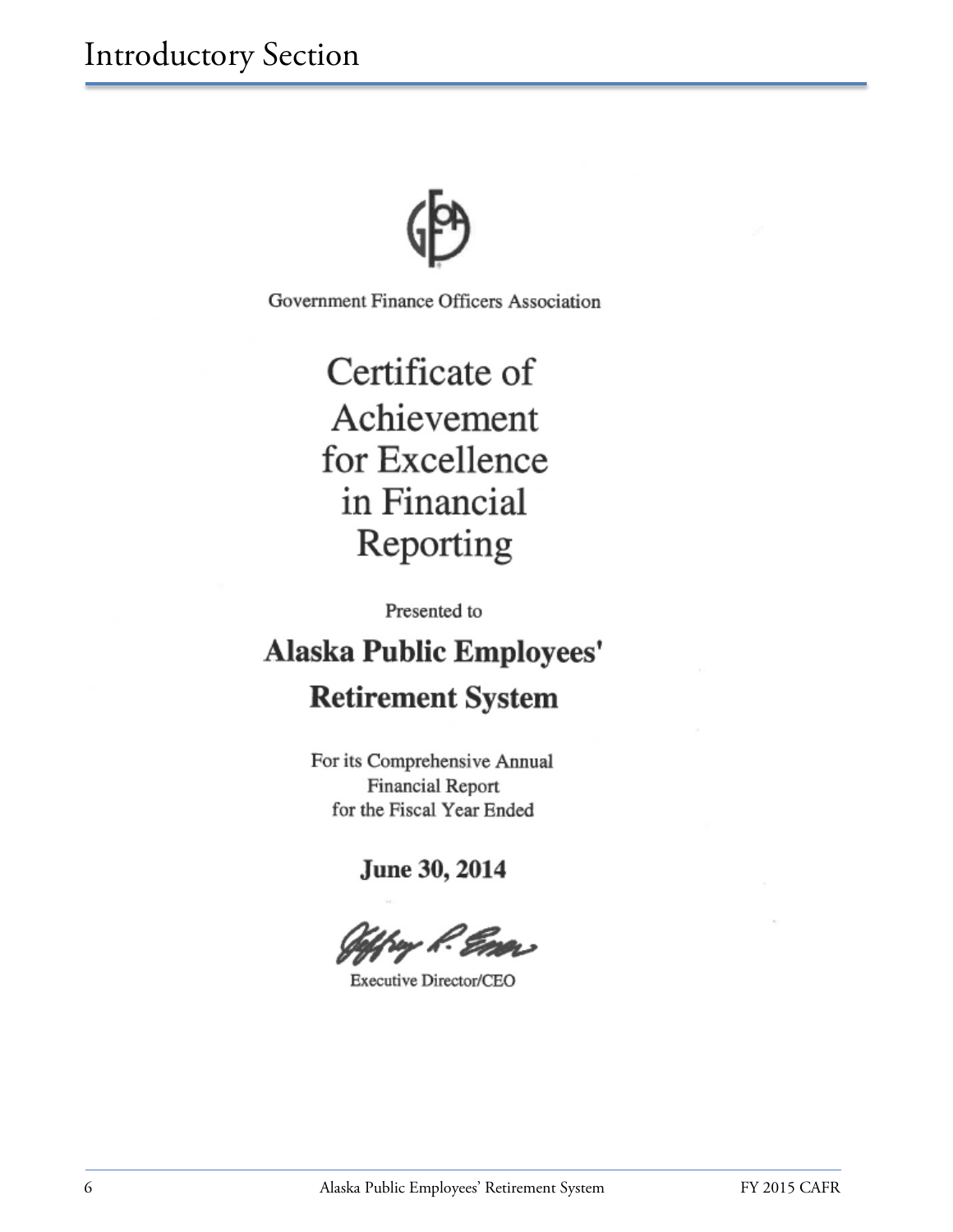

### Public Pension Coordinating Council

## *Public Pension Standards Award For Funding and Administration 2015*

Presented to

## *Alaska Public Employees' Retirement System*

In recognition of meeting professional standards for plan funding and administration as set forth in the Public Pension Standards.

*Presented by the Public Pension Coordinating Council, a confederation of*

National Association of State Retirement Administrators (NASRA) National Conference on Public Employee Retirement Systems (NCPERS) National Council on Teacher Retirement (NCTR)

alan Hilimple

Alan H. Winkle Program Administrator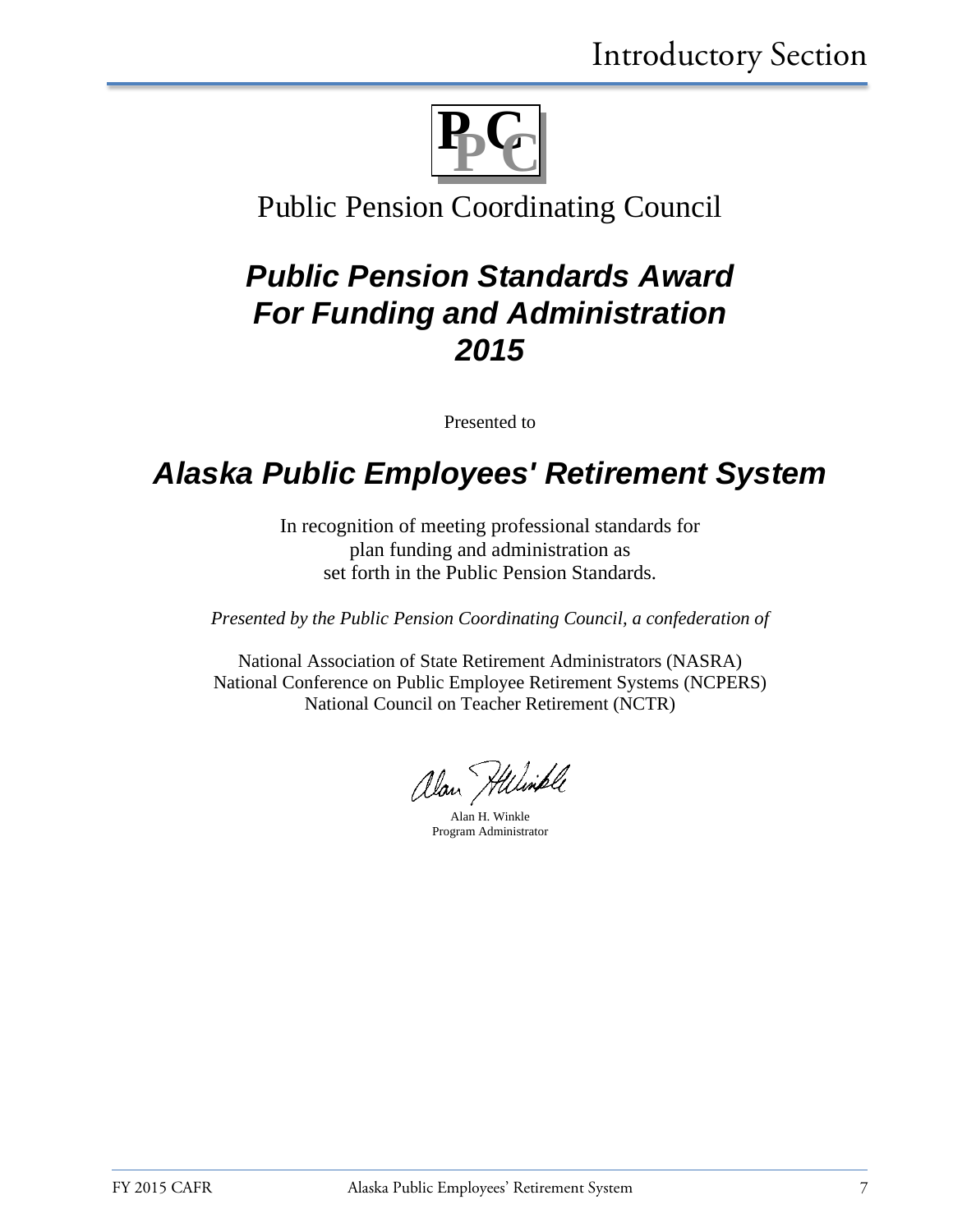### **ORGANIZATION CHART**

**As of June 30, 2015**

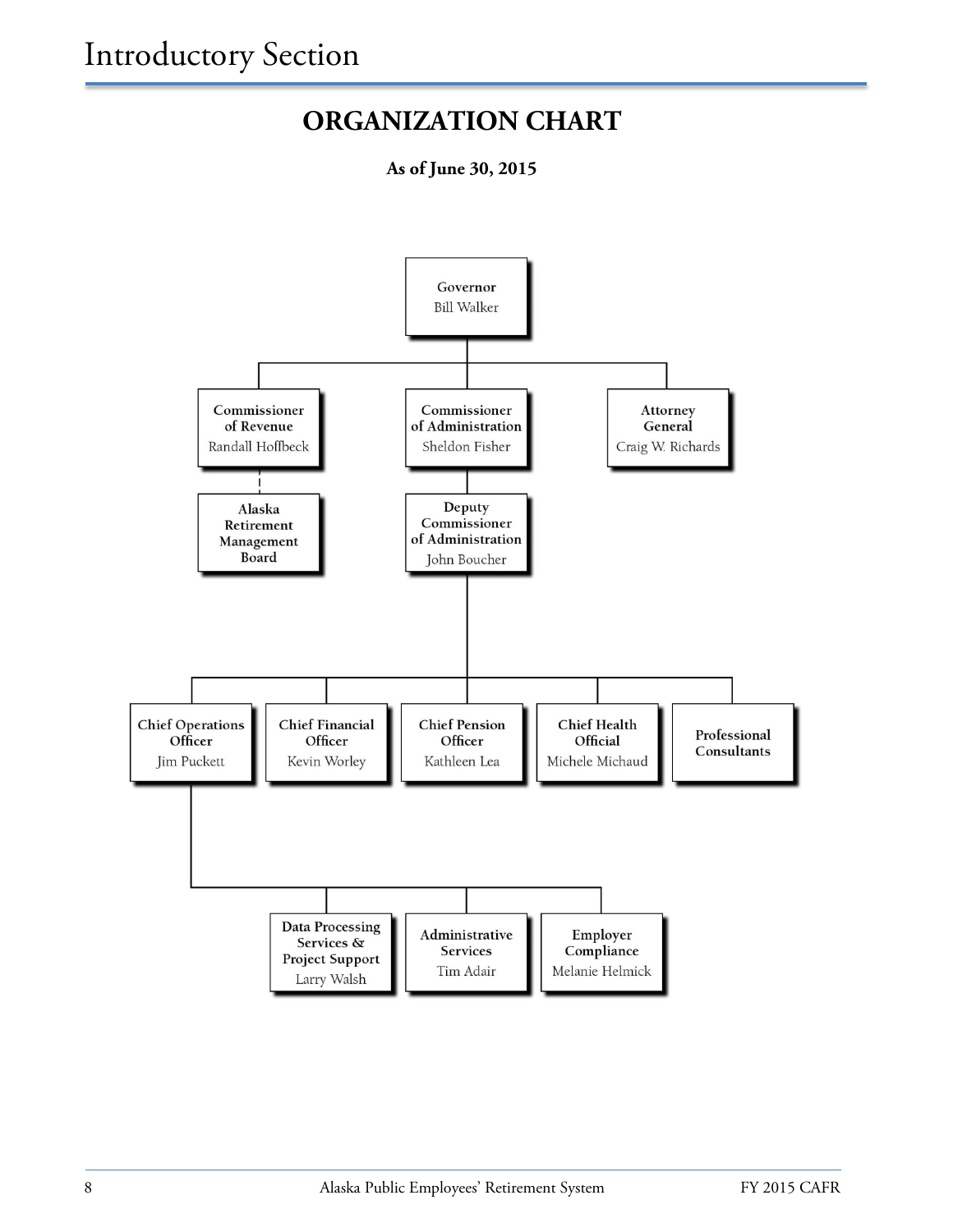### **Section Responsibilities**

The **Member Services Section** is responsible for providing comprehensive retirement counseling to the participating members and employers in the plan. This section appoints members to retirement and maintains benefit payment information.

The **Health Plan Administration Section** is responsible for the administration of health, disability, and life insurance. This section provides benefits counseling and plan change information to the membership.

The **Financial Services Section** is responsible for maintaining the employee and employer records and accounts in each of the plans administered by the Division, producing financial statements and reports, and assuring compliance with Internal Revenue Service requirements.

The **Data Processing Services and Project Support Section** supports the information systems the System uses. Responsibilities include planning, development, data base design, programming, and operational support of the data processing systems, including the Local Area Network.

The **Administrative Services Section** is responsible for budget preparation, fiscal management of appropriations, procuring professional services, supplies, and equipment. The section manages the System's record center containing the members' physical records and performs other administrative functions such as legislative tracking and personnel management.

| <b>Professional Consultants</b> |                                      |                                      |
|---------------------------------|--------------------------------------|--------------------------------------|
| <b>Consulting Actuary</b>       | Third-Party Healthcare Claim         | <b>Consulting Physicians</b>         |
| <b>Buck Consultants</b>         | Administrator                        | Ward Hurlburt, M.D.                  |
| Denver, Colorado                | Aetna Life Insurance Company         | Deborah Lessmeir, M.D.               |
| Gabriel Roeder Smith            | Lexington, Kentucky                  | Mayanandi Than, M.D.                 |
| Denver, Colorado                | Moda Health / Delta Dental of Alaska | Juneau, Alaska                       |
|                                 | Portland, Oregon                     | Terrence Tauschek                    |
| <b>Independent Auditors</b>     | PayFlex Systems USA, Inc.            | Anchorage, Alaska                    |
| <b>KPMG LLP</b>                 | Omaha, Nebraska                      | Thomas Rogers, M.D.                  |
| Anchorage, Alaska               | HealthSmart Benefit Solutions, Inc.  | Ford, Washington                     |
|                                 | Charleston, West Virginia            | First Medical Advisory Group Inc.    |
| <b>Benefits Consultants</b>     |                                      | Salem, Oregon                        |
| <b>Buck Consultants</b>         | <b>Legal Counsel</b>                 | Michael Fraser                       |
| Denver, Colorado                | Joan Wilkerson                       | San Diego, California                |
| Maximus Federal Services        | Siobhan McIntyre                     | Mountain State Orthopedic Consulting |
| Reston, Virginia                | Kevin Dilg                           | Eagle, Idaho                         |
|                                 | <b>Assistant Attorney Generals</b>   | Objective Medical Assessments Corp.  |
| <b>IT Consultants</b>           | Juneau, Alaska                       | Seattle, Washington                  |
| Computer Task Group             | Ice Miller LLP                       |                                      |
| Applied Microsystems, Inc.      | Indianapolis, Indiana                |                                      |
| Anchorage, Alaska               |                                      |                                      |
| Alaska IT Group                 |                                      |                                      |
| Juneau, Alaska                  |                                      |                                      |

A list of investment consultants can be found on pages 71-72 and on the Schedule of Investment Management Fees on pages 80-81.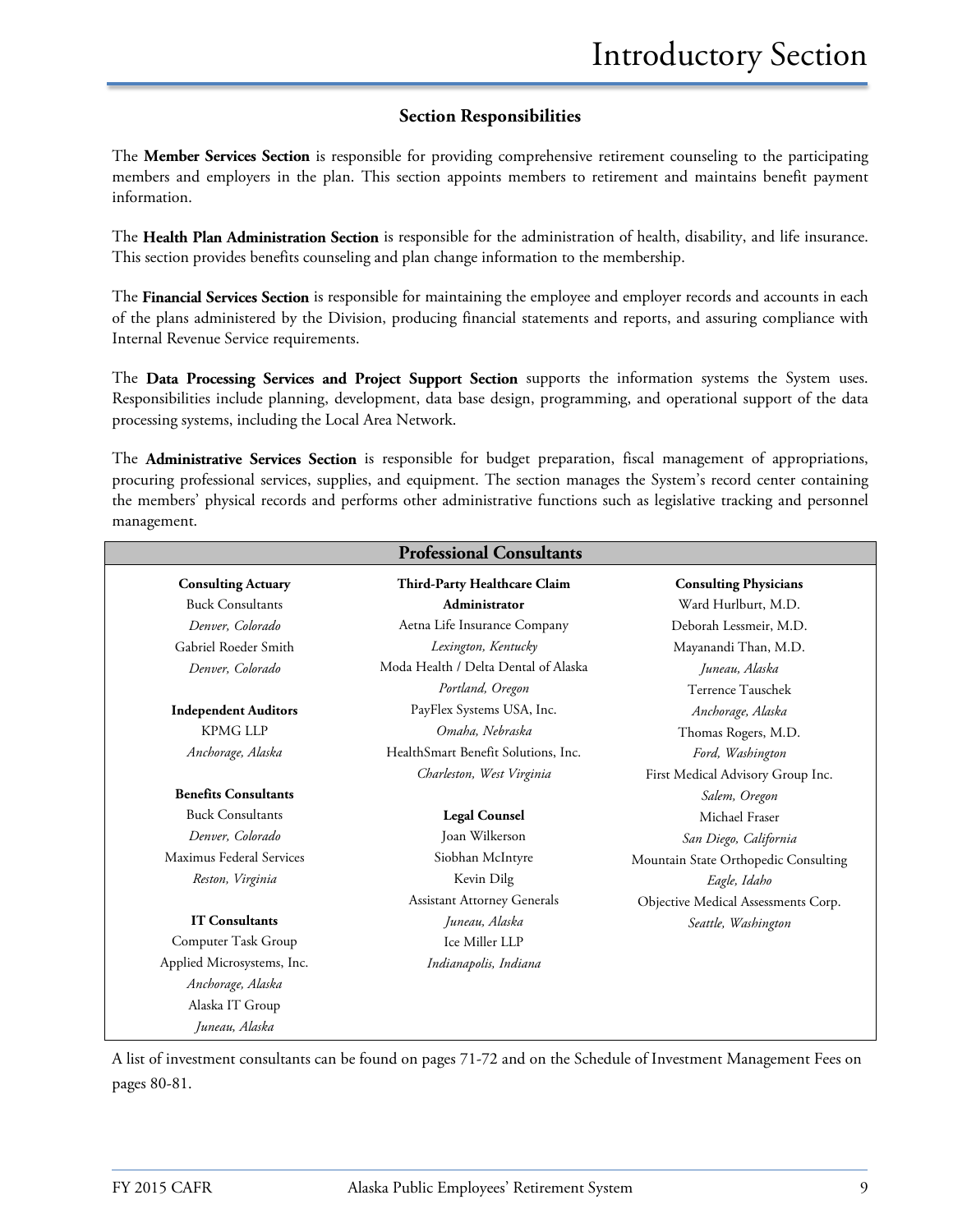### **Alaska Retirement Management Board**

**As of June 30, 2015**

**Gail (Anagick) Schubert, Chair,** is the Chief Executive Officer and General Counsel for the Bering Straits Native Corporation, and President/CEO of several of its subsidiary entities. She is an attorney licensed to practice law in the states of Alaska and New York. Mrs. Schubert serves as Chair of the Alaska Native Heritage Center, Chair of Akeela Treatment Services, Chair of the Alaska Retirement Management Board, Vice Chair of the Alaska Native Justice Center, Vice Chair of Khoanic Broadcast Corporation, Treasurer of the Bering Straits Native Corporation, and as a board member of the Alaska Federation of Natives, and the Alaska Native Arts Foundation. She is also a member of the Alaska Rural Justice and Law Enforcement Commission. Mrs. Schubert received her undergraduate degree from Stanford University, and holds a law degree and master's degree in business administration from Cornell University.

**Sam Trivette, Vice-Chair,** is on the national executive board of the American Federation of Teachers retirees and was formerly President of the Retired Public Employees of Alaska. Mr. Trivette retired from public service after more than 32 years serving as Chief Probation Officer, Director of Community Corrections, Executive Director of the Parole Board, and as a probation and correctional officer. He is President of Quality Corrections Services, and on the board of directors of the Alaska Public Employees Association. Mr. Trivette has also served as an officer in a number of national and statewide professional organizations as well as many not-for-profit organizations around Alaska. He has a bachelor's degree in psychology from the University of Alaska Anchorage and has completed postgraduate work in public administration, law and psychological counseling.

Gayle W. Harbo, Secretary, retired after teaching mathematics in Fairbanks for 25 years. She also served as math department chair, as advanced placement coordinator, on the district curriculum, evaluation and budget committees, and twice as chair of the Lathrop Self-Evaluation for Accreditation Committee. Ms. Harbo is a member of Alpha Delta Kappa, AARP, National Retired Teachers of Alaska, Fairbanks Retired Teachers Association, National Council of Teacher Retirement (NCTR) Systems, NCTR Education Committee, and the Alaska Teachers' Retirement Board. She is also a co-manager of a family trust. Ms. Harbo was named Alaska Teacher of the Year in 1989. She holds a Bachelor of Science in mathematics from North Carolina State University, and a master's degree in teaching from the University of Alaska Fairbanks, and has completed an additional 40 hours in mathematics, counseling, law and finance.

**Tom Brice** is the Business Representative for the Alaska District Council of Laborers administering the contracts in Southeast Alaska for Laborers Local 942 and Public Employees Local 71. He was elected to the position of Vice President of Laborers Local 942 in 2011, and has sat on the negotiating team for the state contract with Public Employees Local 71 for the past three contracts. Prior to this position, Mr. Brice was the Apprenticeship Outreach Coordinator for the Alaska Works Partnership. Here he developed and managed a statewide program focused on assisting qualified rural Alaskans to gain entrance to the various registered Alaskan Building Trade apprenticeships. Mr. Brice also served in the Alaska State House of Representatives between the 18th and 21st legislatures. He has a bachelor's degree from the University of Alaska Fairbanks.

**Sheldon Fisher**, Commissioner of the Department of Administration, was appointed by Governor Walker in December 2014. Mr. Fisher was born and raised in Ashland, Oregon, and attended Brigham Young University (BYU), where he graduated with honors with a degree in economics. After BYU, Mr. Fisher went on to receive a law degree from Yale Law School and worked for a time for the law firm of Latham & Watkins. In 1994, Mr. Fisher left Latham & Watkins to pursue a career in telecommunications, working first for Hughes Electronics, and later, as the General Manager of Sprint's Broadband Wireless business. Mr. Fisher came to Alaska in 2004 taking a position as Senior Vice President of Sales and Product Marketing for Alaska Communications Systems, where he was responsible for all customer facing organizations, including all revenue generation. In 2010, Mr. Fisher resigned from ACS in order to run for Congress.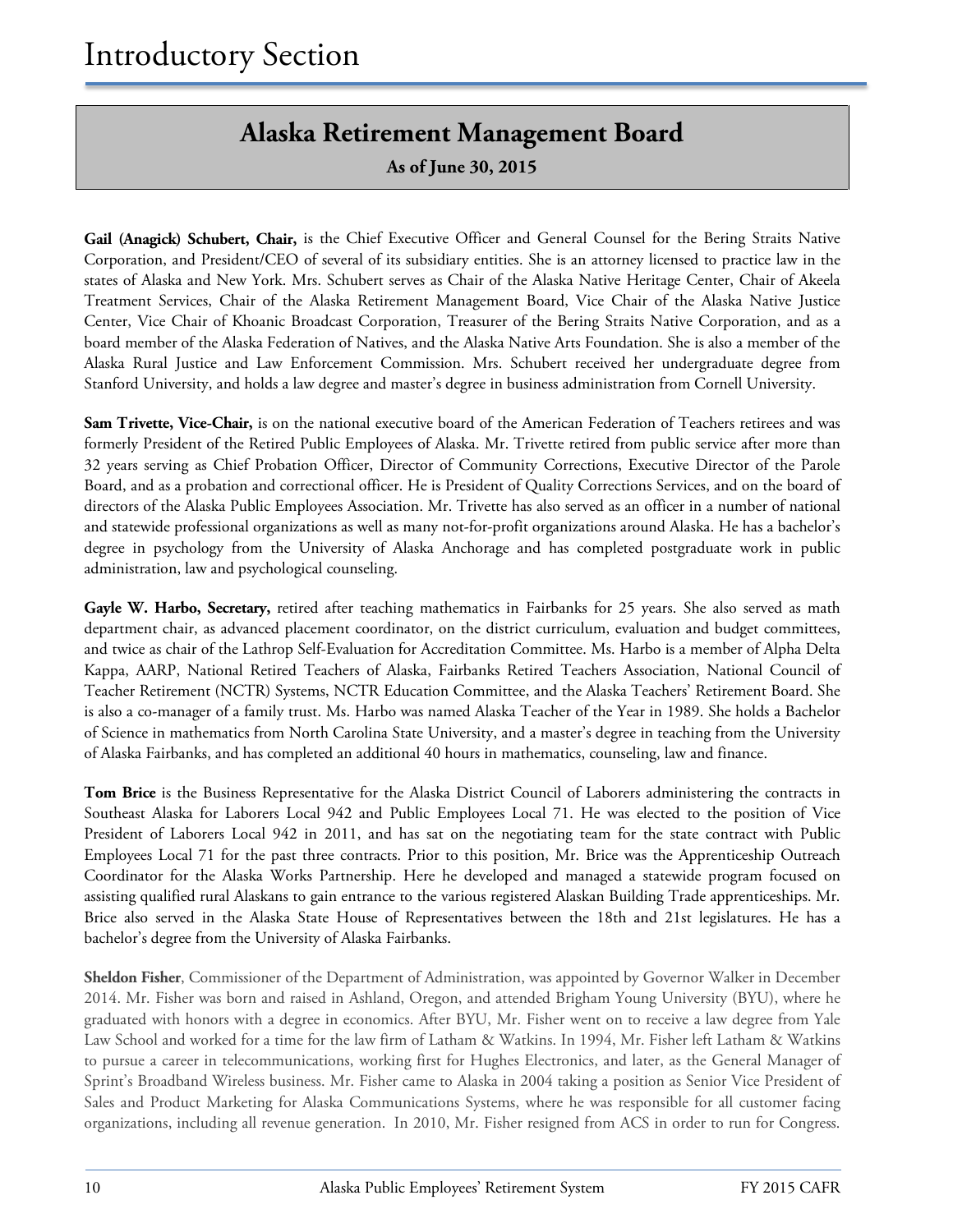In 2011, Mr. Fisher joined McKinley Capital Management, LLC, as the Chief Operating Officer, where he was responsible for the day to day administrative and general business operations of McKinley Capital. Mr. Fisher brings 20 years of management experience focusing on operations, technology infrastructure and marketing. Mr. Fisher has been married to his wife, Christine, for 26 years, and they are the parents of 7 children.

**Randall Hoffbeck,** Commissioner of the Department of Revenue, was appointed by Governor Walker in December 2014. Mr. Hoffbeck has 30 plus years of experience in tax administration, valuation, and appraisal of real estate, as a contractor to the Tax Division from 1999-2001, and then as Petroleum Property Assessor for the State of Alaska from 2001-2006. In that capacity, he was the lead appraiser in the valuation and administration of tax assessments on all oil and gas properties in the State of Alaska. From 2006-2011 Mr. Hoffbeck served as the Director of Administration and Finance and CFO for the North Slope Borough before being appointed Chief of Staff in 2012. In late 2012 he retired from government service to focus on the completion of a Master of Divinity Degree which was completed in October 2014. Mr. Hoffbeck and his wife Cindy have just returned from serving with a short term Christian medical mission team in Kenya.

**Kristin Erchinger** is currently finance director for the city of Seward, having worked for the city in finance positions since 1994 including a year serving simultaneously as finance director and acting city manager. She became the finance director in 2000. Ms. Erchinger is past president of the Alaska Government Finance Officers Association and represents that organization in the Alaska Municipal League. She also served on the Providence Alaska Region Board, the Graduate Medical Education Committee, the Alaska Municipal League Board, and the Board of the American Society for Public Administration, Alaska Chapter. Ms. Erchinger earned bachelor's degrees in international studies and Japanese language and literature, both from the University of Washington, and a master's degree in public administration from the University of Alaska Anchorage.

**Martin Pihl** came to Alaska in 1962 to work for Ketchikan Pulp Company, becoming President and General Manager in 1987 until his retirement in 1994. He then served as Acting Executive Director for the Alaska Permanent Fund Corporation in 1994-1995. Mr. Pihl serves as a director of National Bank of Alaska and on Wells Fargo Bank's Alaska Statewide Advisory Board, as Chairman of the Board of Governors of the Alaska Timber Insurance Exchange, and as a regent for Pacific Lutheran University. He is also a member of several advisory boards including Holland America-Westmark- Ketchikan Advisory Board, Ketchikan Ports and Harbors Advisory Board, and Alaska Airlines Southeast Alaska Community Advisory Board. Mr. Pihl holds a bachelor's degree in accounting from the University of Washington and has been a CPA since 1958.

**Sandra Ryan** is a mathematics and tech prep instructor at West Valley High School in Fairbanks, and has been a teacher since 1988. Ms. Ryan teaches Advanced Placement computer science as well as Advanced Placement statistics and accounting. She has worked as a member of two accreditation teams: one for Lathrop High School, the other for West Valley High School. She has served on Professional Learning Teams at West Valley High School, been appointed to the Fairbanks North Star Borough School District Teacher Evaluation team, and was recently nominated as BP Teacher of Excellence. She is a member of the National Education Association Alaska Board of Directors, and a member of the Fairbanks Education Association, serving for the past five years as treasurer. She is also manager of a family trust. Ms. Ryan earned a Bachelor's degree in communication at the University of Texas, Austin, Texas; a Bachelor's degree in mathematics at St. Edward's University, Austin, Texas; and a master's degree in computer science engineering at the University of Alaska Fairbanks. She was appointed by Governor Parnell to a seat reserved for a Teachers' Retirement System representative.